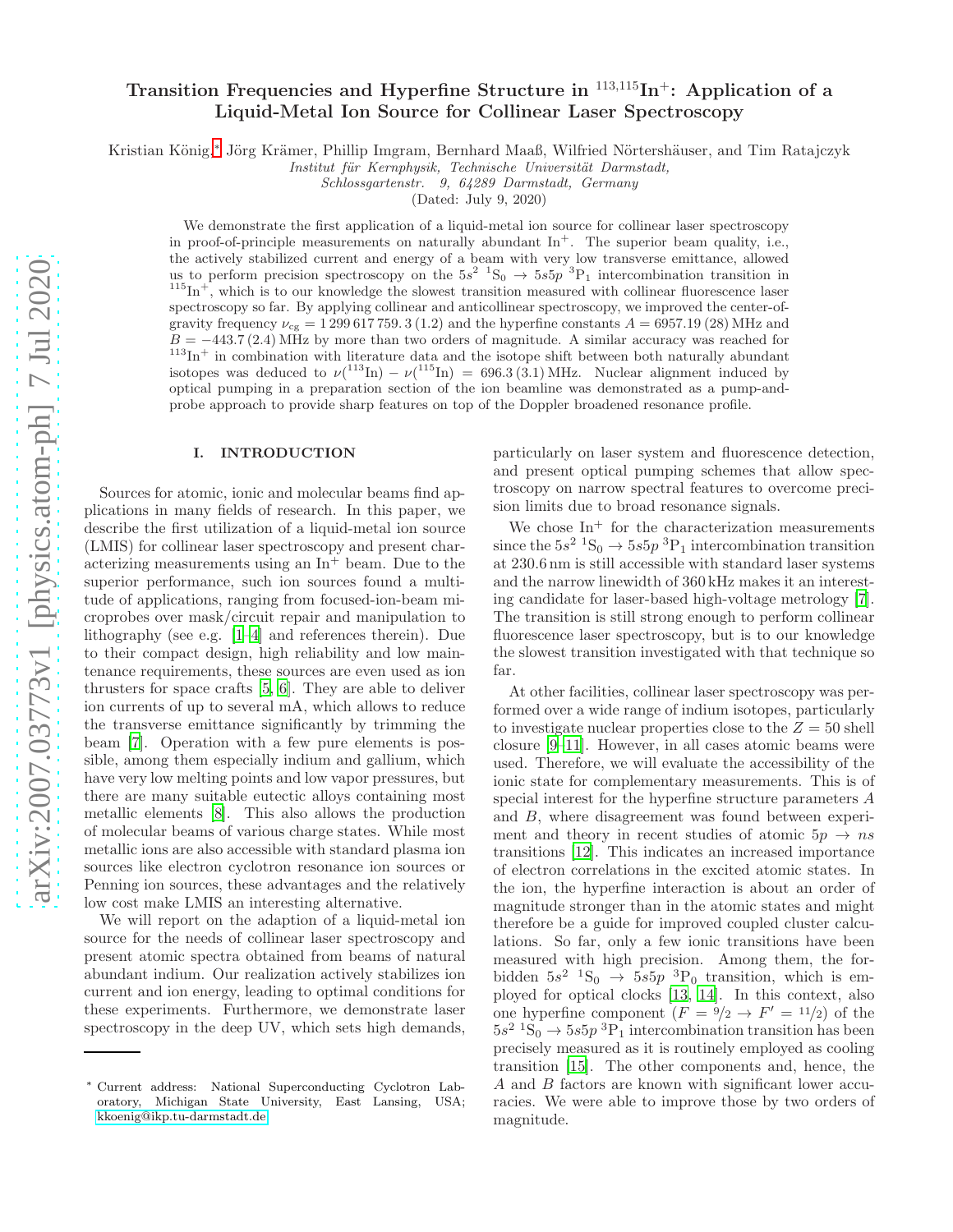## II. EXPERIMENTAL SETUP

The measurements were conducted at the new Collinear Apparatus for Laser Spectroscopy and Applied Science (COALA) at TU Darmstadt. We identified the rest-frame transition frequencies  $\nu_0$  of all three hyperfine transitions  $(F = \frac{9}{2} \rightarrow F' = \frac{7}{2}, \frac{9}{2}, \frac{11}{2}$  of  $\frac{115}{10} + \text{via}$ collinear/anticollinear spectroscopy:

<span id="page-1-1"></span>
$$
\nu_{\rm c} \cdot \nu_{\rm a} = \nu_0 \gamma (1 + \beta) \cdot \nu_0 \gamma (1 - \beta) = \nu_0^2 \tag{1}
$$

where  $\nu_c$  and  $\nu_a$  are the collinear and anticollinear laser frequencies at resonance with the Doppler-shifted transition frequency,  $\beta$  is the ion velocity and  $\gamma$  the timedilation factor. A detailed description of the experimental realization including all applied ion sources, beamline and laser systems is given in [\[7](#page-6-4)].

Here, we will give a brief explanation with a focus on the operation of the liquid-metal ion source (LMIS) and the beam preparation, since to our knowledge such a source has not been used in collinear spectroscopy previously. As depicted in Fig. [1,](#page-1-0) the LMIS and the associated power supplies are floated on a high-voltage platform from which the  $\text{In}^+$  ion beam is emitted with a total kinetic energy of 15 keV to the beamline at ground potential. The LMIS was developed and assembled at TU Dresden [\[16\]](#page-6-12). Between the emitter module, consisting of a capillary  $(50 \,\mu m)$  bore diameter) on top of a heated reservoir filled with indium, and an extractor electrode in a few mm distance, a potential difference of about 5.2 kV is applied. The electric field is strong enough to ionize the liquid metal, which is fed through the capillary and the generated ions are then accelerated by the same field [\[3,](#page-6-13) [17](#page-6-14)]. We stabilize the emitted ion current by operating the power supply floating the emitter module at a current limit of typically  $10 \mu A$ . This evokes voltage fluctuations which we counteract by adapting the potential of the high-voltage platform, leading to an ion beam with constant current and ion energy.

Even though the beam emitted from an LMIS has a large divergence [\[18,](#page-6-15) [19](#page-6-16)], it can be used to generate beams with very low transverse emittance, since it originates from a spot with diameter of less than 100 nm. We restrict the beam to a 2-mm diameter aperture in a distance of 200 mm from the emitter and estimate a normalized emittance of  $10-50 \pi$  mm mrad  $\sqrt{eV}$  by comparing the transmission through the pinhole with the divergence angles measured with a similar LMIS [\[7](#page-6-4), [20\]](#page-6-17). After trimming most of the ion beam, the remaining 2 nA beam passes a ceramic high-voltage break and is collimated by an Einzel lens in 150 mm distance, finally providing a beam with a longitudinal spread of 22 eV. Larger ion currents can be achieved by using larger apertures or larger emitter currents. We tested stable operation of up to  $250 \mu A$  (before the aperture) that comes at the cost of a larger longitudinal energy spread [\[1](#page-6-0)].

The longitudinal velocity distribution leads to Doppler broadening which is significantly compressed by the acceleration to 15 keV. Nevertheless, already a kinetic



<span id="page-1-0"></span>FIG. 1. Adaption of a liquid-metal ion source for collinear laser spectroscopy. The ion current is kept constant by regulating the voltage applied to the emitter module while the total ion energy is stabilized by adapting the potential of the high voltage platform. It turned out that it is important to operate the trimming aperture on the same potential as the LMIS, since secondary electrons, generated by ion impingement, are otherwise accelerated back to the source. This deteriorates the ion-beam stability strongly [\[21,](#page-6-18) [22\]](#page-6-19). In our case, the relatively slow electrons can be deflected by floating the extractor plate on a negative potential of −300 V. Behind the aperture a ceramic insulator connects the source to the beamline at ground potential. The ion beam is collimated by an Einzel lens.

energy width of 22 eV causes a linewidth of about 500MHz which is much larger than the natural linewidth of 360 kHz of the investigated intercombination transition. This can be cured by using, e.g., gas-filled radiofrequency traps to cool the beam that are installed at many other laser spectroscopy facilities. As an alternative, we present a proof-of-principle realization of a pump-and-probe scheme that creates sharp spectral features on top of the Doppler broadened transition.

After a  $10^{\circ}$  bend, we superimpose the ion beam with the laser beams that are either copropagating (collinear) or counterpropagating (anticollinear) to the ion beam. After passing through ion optics for beam manipulation, an iris aperture with adjustable size localizes the position of all beams. In a distance of 2.6 m downstream, a second iris is installed, hence defining angle and position of all beams. Several arrays of drift tubes and a fluorescence detection region (FDR) that can be floated on individual potentials, are placed between the apertures. In particular, a first 1.2-m long drift tube enables optical manipulations of the ion beam. A second 0.17-m long drift tube is placed directly in front of the FDR and can be used for probing slow transitions. Our FDR is especially designed for spectroscopy in the deep UV-range and the combination of imaging and non-imaging optics leads to a passive background suppression [\[24\]](#page-6-20). Photons that are emitted from the ion beam are collected with a mirror array covering a solid angle of nearly  $4\pi$  and counted with photomultiplier tubes. The relatively long lifetime of 440 ns of the excited state of the investigated  $5s^2$   ${}^1S_0 \rightarrow 5s5p$   ${}^3P_1$ intercombination transition in combination with the fast ion beam that travels at a speed of 16 cm/µs allows us to probe the transition in the drift tube in front of the FDR, shutter the laser beam with an acousto-optical modulator (AOM) and monitor the fluorescence photons while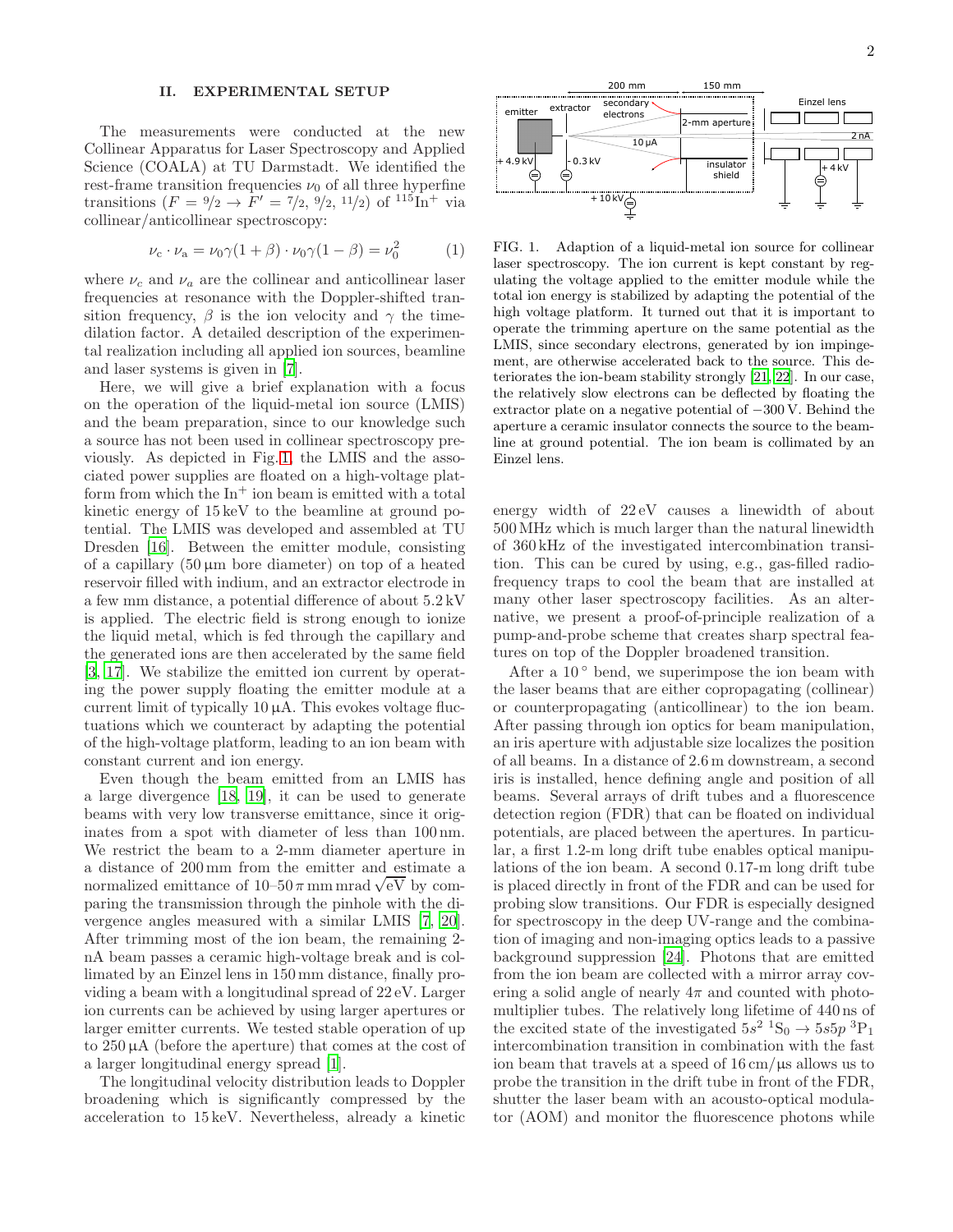

<span id="page-2-0"></span>FIG. 2. Resonance spectra of the  $5s^2$   ${}^1S_0$   $F = {}^9/2 \rightarrow 5s5p$   ${}^3P_1$   $F' = {}^{11}/2$  transition of  ${}^{115}In^+$  obtained by varying the scan voltage applied to the drift tube in front of the fluorescence detection region (FDR). (a): Continuous measurement in anticollinear geometry. (b): The collinear laser is shuttered with an AOM while observing the fluorescence light in the FDR to remove the laser-induced background. In both cases the spectra are well described by a Voigt profile with a width of  $\Gamma_{\rm FWHM} \approx 500 \text{ MHz}$ , dominated by the Doppler width. (c): Laser-ion overlap was worsened to estimate its systematic impact (see text). To account for the resulting asymmetric lineshape, an asymmetric contribution has been included in the applied fit function [\[23](#page-6-21)].

the laser is blocked. This completely eliminates the otherwise dominant background from scattered laser light.

The laser system consists of two Sirah Matisse 2 TS Ti:Sapphire lasers, which are operated at 920 nm and pumped with 19W of 532-nm light from two Spectra Physics Millennia eV lasers each. The light is quadrupled in four cavity-based frequency doublers (Spectra Physics, Wavetrain 2) yielding up to 100 mW of 230-nm light. Both Ti:Sapphire lasers are locked to a Menlo Systems FC1500-250-WG frequency comb by a new locking scheme developed in cooperation with both manufacturers (see [\[7\]](#page-6-4) for more details). The results presented here, are the first application of this locking scheme, achieving a stability of about 60 kHz for the fundamental frequency at a time scale of minutes. Due to the direct lock to a frequency standard via the comb, long-term drifts are suppressed. The UV light is sent through spatial filters to create collimated  $TEM_{00}$  beams, which are then guided 5 m through air to the downstream end of the beamline. While the anticollinear laser beam is directly transmitted through a plane uncoated quartz window into the beamline, the collinear laser beam is transported another 5.5 m through air parallel to the beamline, before injecting the beam in opposite direction into the collinear apparatus through a similar window.

# III. RESULTS

We investigated the intercombination transition  $5s^2$   ${}^{1}S_0 \rightarrow 5s5p$   ${}^{3}P_1$  of In<sup>+</sup> in order to use this transition for high-voltage metrology [\[7\]](#page-6-4). It consists of three hyperfine transitions  $(F = \frac{9}{2} \rightarrow F' = \frac{7}{2}, \frac{9}{2}, \frac{11}{2})$  separated by about 35 GHz, whereof the last one is the socalled cooling transition for optical clocks based on  $In<sup>+</sup>$ . As demonstrated in [\[25\]](#page-6-22), we could clearly resolve both naturally abundant isotopes. However, we focused only on the more abundant  $^{115}$ In isotope (95.7%) since we can deduce all relevant parameters for <sup>113</sup>In from precise nuclear ratios measured in [\[26](#page-6-23), [27](#page-6-24)].

While our setup is optimized for the anticollinear geometry, resulting in low background rates of only 10 kHz for a laser power of  $1 \text{ mW}$ , it is worse by a factor of  $25$ in the collinear case. As mentioned above, we used the drift tube in front of the fluorescence detection region for probing the ions. This was realized by Doppler tuning, i.e., the lasers are stabilized to a fixed frequency while the potential of the drift tube is scanned. The change of the ion velocity leads to varying Doppler shifts that are used to scan across the resonance. The fluorescence detection region was floated on a different potential to avoid laser-ion interactions outside the drift tube. We compared fluorescence detection under these conditions with direct excitation inside the FDR. According to the relative signal strength, 14 % of the photons are still detected when exciting the ion beam only inside the drift tube. In Fig. [2a](#page-2-0) the optical response for the excitation of the  $In<sup>+</sup>$  beam in cw mode in anticollinear geometry inside the drift tube is shown. Due to the low background rate in this direction, a high signal-to-noise ratio of 22:1 is achieved within 8 min of accumulation time. In Fig. [2b](#page-2-0), a resonance spectrum taken in collinear geometry with a shuttered laser beam, is depicted. The beamon/beam-off periods were chosen as  $10 \mu s/2 \mu s$  explaining the smaller signal strength for the same accumulation time. Due to the drastically reduced background, the signal-to-noise ratio is slightly improved to 25:1 despite the high background rates in this direction. We identified the remaining background - unfortunately after the experiment - to be caused by the vacuum gauges. Turning those off will allow us to record practically backgroundfree spectra in the future. In both cases, the resonances have a width of  $\Gamma_{\rm FWHM} \approx 500 \text{ MHz}$  and their resonance frequency can be determined with a statistical uncertainty of approximately 4 MHz from the fit. The Voigt profile fitted to the experimental data is dominated by the Gaussian contribution which confirms the expectations on the ion production process regarding the initial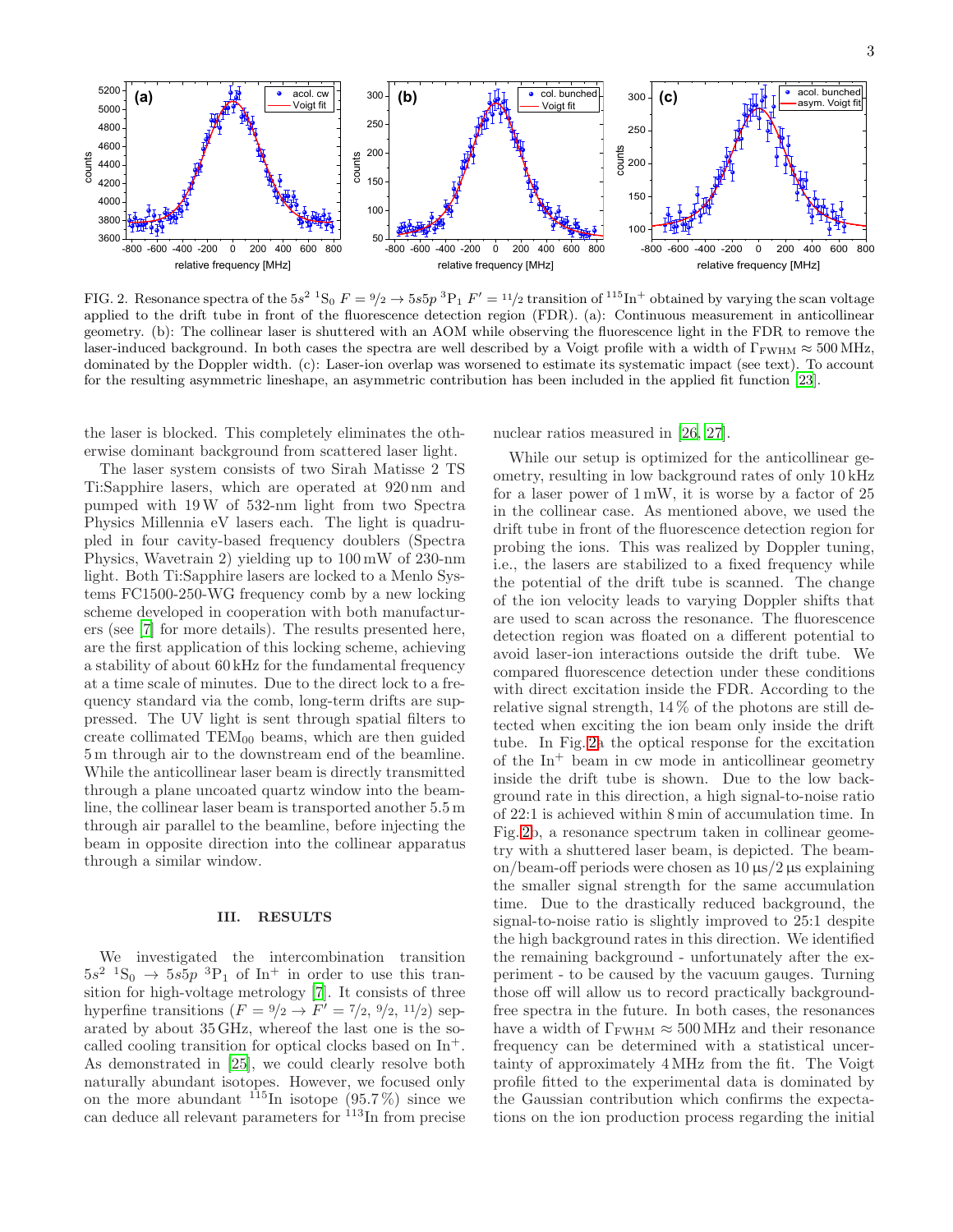velocity distribution.

For the precise determination of the three hyperfine transitions, we superimposed collinear and anticollinear lasers as well as the ion beam. The alignment of both laser beams could be easily checked in front of the anticollinear window where both beams arrive from the laser lab. Comparing the spot positions from one laser before and from the other after passing through the beamline and vice versa in a distance of 10 m, enables an excellent superposition of both laser beams. Their size was adjusted to a diameter of 2 mm to match with the ion beam size. By using the adjustable iris diaphragms inside the beamline, the ion-laser overlap was optimized.

For the determination of the rest-frame transition frequencies, a series of alternately performed collinear (c) and anticollinear (a) measurements was taken. To preclude uncertainties from unresolved long-term drifts, the applied measurement scheme was a-c-c-a. As demon-strated in Eq. [1,](#page-1-1) the rest-frame transition frequency  $\nu_0$ can be determined by multiplying the resonant frequencies  $\nu_c$  and  $\nu_a$  obtained in collinear and anticollinear measurements, respectively, if both are detected from an ion beam with identical velocity  $\beta$ . But since Doppler tuning is applied, the ion velocity is varied and this equation is not applicable as long as the two resonances do not appear at exactly the same scan voltage. Therefore, we chose both frequencies in a way that the resonance signal appeared at almost the same scan voltage. The remaining small deviation of the resonant scan voltage  $\Delta U_{\rm scan}$ is corrected by linearly approximating its impact on the frequency of one laser

$$
\delta \nu = \frac{\partial \nu}{\partial U} \cdot \Delta U_{\text{scan}} = \frac{2\nu_0 q}{mc^2} \frac{\nu^2}{\nu^2 - \nu_0^2} \cdot \Delta U_{\text{scan}} \qquad (2)
$$

and including this in Eq. [1.](#page-1-1) This yields

$$
\nu_0 = \sqrt{\left(\nu_c - \frac{\partial \nu_c}{\partial U} \cdot \Delta U_{\text{scan}}\right) \cdot \nu_a - \Delta \nu_{\text{recoil}}}\,. \tag{3}
$$

Here, also the shift due to the photon recoil  $\Delta \nu_{\rm recoil} \approx$  $h\nu_0^2/2mc^2 = 33 \text{ kHz}$  is taken into account. Due to the long lifetime, we do not expect more than one interaction. With this method the rest-frame transition frequencies between the ground state and all three hyperfine states of the  $5s5p^{3}P_1$  level were measured. The results are listed in Tab.[I.](#page-3-0) By taking seven pairs of collinear and anticollinear measurements for the transition to the  $F' = 11/2$  state and nine pairs for the transitions to the  $F' = \frac{9}{2}$  and  $F' = \frac{7}{2}$  states at the same day, the statistical uncertainty was reduced to 1.2 MHz, 1.4 MHz and 1.5 MHz, respectively. This corresponds to the uncertainty of the weighted average that is slightly larger than the standard deviation of the mean. The systematic uncertainty is estimated to be less than 1.5 MHz.

As demonstrated in [\[28,](#page-6-25) [29\]](#page-6-26) it is generally possible to reduce the systematic uncertainty to 100 kHz at COALA. However, the energy distribution of the ion beam used in those measurements was below 100 meV compared to the

<span id="page-3-0"></span>TABLE I. Rest-frame transition frequencies and hyperfine parameters A and B of the  $5s^2$   ${}^1S_0 \rightarrow 5s5p$   ${}^3P_1$  transition in  ${}^{115}\mathrm{In}^+$  . Our values are in excellent agreement with ion-trap measurements [\[15](#page-6-11), [30\]](#page-6-27) but provide considerably improved accuracy in most cases. The measurement performed with a monochromator [\[31\]](#page-6-28) shows a systematic deviation of almost 300 MHz, indicating a wrong calibration of their apparatus. This was also pointed out in a re-evaluation of the available literature data [\[32](#page-6-29)], in which a recalibrated value for the center-of-gravity frequency  $\nu_{\text{cg}}$  was published.

| Transition                                                 | This work<br><b>MHz</b>                                                                                                                                                                                    | Literature<br><b>MHz</b>                                                                                                                                            | Ref.                                                                                              |
|------------------------------------------------------------|------------------------------------------------------------------------------------------------------------------------------------------------------------------------------------------------------------|---------------------------------------------------------------------------------------------------------------------------------------------------------------------|---------------------------------------------------------------------------------------------------|
| $9/2 \rightarrow 9/2$<br>$\overline{A}$<br>B<br>$\nu_{cg}$ | $\frac{9}{2} \rightarrow \frac{11}{2}$ 1 299 648 955. 7 (1.9)<br>1299611097.9(2.1)<br>$\frac{9}{2} \rightarrow \frac{7}{2}$ 1 299 579 291. 4 (2.1)<br>6 957. 19 (28)<br>$-443.7(2.4)$<br>1299617759.3(1.2) | 1 299 648 954. 54 (10)<br>1 299 648 690 (150)<br>1 299 610 830 (180)<br>1 299 578 990 (180)<br>6960(90)<br>$-480(420)$<br>1 299 617 480 (150)<br>1 299 617 744 (45) | $\left[15\right]$<br>[31]<br>[31]<br>[31]<br>[30]<br>[30]<br>[31]<br>$\left\lceil 32\right\rceil$ |

width of about  $22 \text{ eV}$  in our case. The dynamical properties of the electrostatic 10 ◦ deflector used to superimpose both beams, act as an energy filter and distribute ions with different kinetic energies in a direction perpendicular to the ion beam direction in the horizontal plane. A misalignment between ion and laser beams can lead to a partial overlap of ion and laser beam and exclude a part of the velocity distribution from the interaction with the laser light. If the two laser beams differ in position or diameter, this asymmetry might affect both spectra (a,c) differently and, hence, can cause uncorrelated shifts when extracting the centroid frequencies. To quantify this uncertainty, a series of collinear/anticollinear measurements was performed with the overlap of both beams worsened on purpose. The spectra were fitted with an asymmetric profile [\[23\]](#page-6-21) which becomes necessary for a proper description of the data as shown exemplary in Fig. [2c](#page-2-0). Besides a higher statistical uncertainty of 2.2MHz, the center of the rest-frame transition frequency extracted from these measurements is shifted by 1.5 MHz compared to the results listed in Tab.[I.](#page-3-0) Even though this shift is within the statistical uncertainty bands, it is conservatively considered as systematic contribution to account for possible deviations due to the asymmetric shape caused by a partial overlap of ion and laser beams.

#### IV. DISCUSSION

Three groups have previously reported measurements on the  $5s^2$   ${}^{1}S_0 \rightarrow 5s5p~{}^{3}P_1$  transition of  ${}^{115}In^{+}$  neglecting the measurement of Paschen and Campbell carried out in 1938 [\[33\]](#page-6-30). Most recently Wang et al. [\[15\]](#page-6-11) measured the cooling transition  $(F = 9/2 \rightarrow F' = 11/2)$  on a single ion in a radio-frequency trap with an accuracy of 100 kHz by using a frequency comb. Our value agrees well within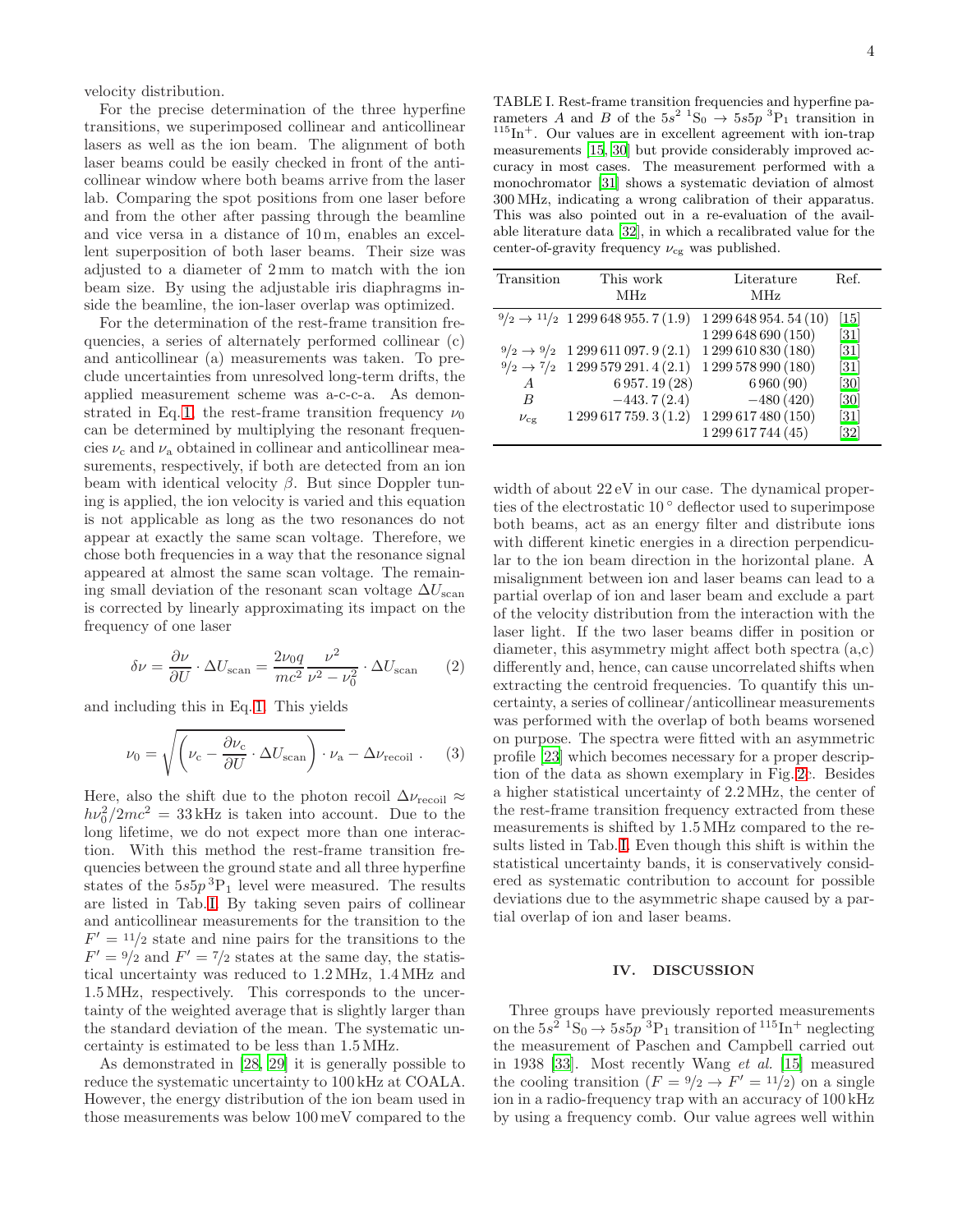our uncertainty bands, which confirms the accuracy of our measurement. Another measurement performed in a radio-frequency trap by Peik et al. [\[30](#page-6-27)] provided all hyperfine transitions but is not listed in Tab.[I](#page-3-0) since they specified large uncertainties of 600MHz. Nevertheless, it should be noted that their values are in good agreement and differ by less than 90 MHz to our results. A smaller uncertainty of 150-180MHz is stated by Larkins and Hannaford [\[31\]](#page-6-28) who performed measurements using an chelle monochromator. However, their values show a systematic deviation of about 280 MHz to our results and to those from Wang and coworkers. A similar deviation of 277MHz has been observed in the clock transition  $(5s^2 \ {}^1S_0 \rightarrow 5s5p \ {}^3P_0)$  at 236.5 nm [\[13\]](#page-6-9). As pointed out in detail by Kramida [\[32](#page-6-29)], who summarized and re-evaluated all spectroscopic data of  $\text{In}^+$ , the calibration of the monochromator and the conversion from the air wavelength into vacuum wavenumbers of [\[31\]](#page-6-28) can be strongly affected by underestimated systematic effects. Based on the accurate value of [\[15\]](#page-6-11), Kramida recalibrated these measurements and gave a value for the center of gravity of the  $5s^2$   ${}^1S_0 \rightarrow 5s5p~{}^3P_1$  transition [\[32](#page-6-29)]. From our values we can also deduce the center-of-gravity frequency  $\nu_{cg}$  as well as the hyperfine parameters A and B. These have been calculated analytically from

$$
\Delta \nu = \frac{1}{2}AC + \frac{B}{8} \frac{3C(C+1) - 4I(I+1)J(J+1)}{I(2I-1)J(2J-1)}
$$
(4)

where  $\Delta \nu$  denotes the frequency difference from the individual hyperfine transitions to the center of gravity and  $C = F(F + 1) - I(I + 1) - J(J + 1)$ . Our results are included in Tab.[I.](#page-3-0) Only Peik et al. explicitly stated the hyperfine parameters in their work (see Tab.[I\)](#page-3-0) but these can be deduced from Larkins and Hannaford's values as well  $(A = 6960 (26) \text{ MHz}$  and  $B = -460 (190) \text{ MHz}$  [\[31\]](#page-6-28)). Both are in excellent agreement with our results. Moreover, the re-evaluated center of gravity agrees nicely.

With the precise ratios of the magnetic dipole moment  $\mu$  [\[26](#page-6-23)] and electric quadrupole moment Q [\[27\]](#page-6-24) between  $115$ In and  $113$ In

$$
\mu(^{115}\text{In}^+)/\mu(^{113}\text{In}^+) = 1.0021437(12)
$$
  

$$
Q(^{115}\text{In}^+)/Q(^{113}\text{In}^+) = 1.0138236(13)
$$

we can calculate the hyperfine constants of  $113\text{In}^+$  to be  $A(^{113}\text{In}^+)$  = 6942.32(75) MHz and  $B(^{113}\text{In}^+)$  = −437.7 (2.4)MHz. We included an uncertainty contribution considering a hyperfine structure anomaly, which we estimate to be smaller than  $0.01\%$  since both isotopes have the same nuclear spin of  $I = \frac{9}{2}$  and because measurements in the  $P_{1/2}$  and  $P_{3/2}$  states of atomic indium revealed anomalies of only  $7.5 \cdot 10^{-6}$  and  $23.8 \cdot 10^{-6}$ , respectively [\[34\]](#page-6-31).

The hyperfine constants can also be employed to extract the isotope shift  $\nu(^{113} \text{In}) - \nu(^{115} \text{In}) =$  $696.3(2)(3.1)$  MHz from the precise measurement of Wang *et al.* [\[15](#page-6-11)]. The first uncertainty value of  $0.2 \text{ MHz}$ corresponds to the combined experimental uncertainty

of both experiments while the large systematic contribution of 3.1MHz is an estimation of a possible hyperfine structure anomaly contribution, being neglected in [\[15\]](#page-6-11). Based on experimental uncertainties only, they present an uncertainty of 1.68MHz but since the same analysis is applied, this systematic contribution needs to be considered as well.

## V. PUMP-AND-PROBE MEASUREMENTS

In order to overcome the limitations caused by the large velocity distribution inherent in the operation principle of the LMIS or of other ion source with relatively large energy spread, pump-and-probe measurements can be applied. For a proof of principle, we demonstrated this by operating the first 1.2-m long drift tube at a constant potential. One velocity class of the ion beam that is in resonance with the laser, will interact and can be manipulated. In the case of  $\text{In}^+$ , there is no hyperfine structure splitting in the  ${}^{1}S_{0}$  ground state. However, the hyperfine interaction still allows us to use laser light to reshuffle population between the  $m_F = -\frac{9}{2}, -\frac{7}{2}, ..., +\frac{9}{2}$  nuclear magnetic substates and to produce orientation or alignment of the nuclear spin. This property is conserved while the ion travels to the fluorescence detection region even though there is no guiding field as it is usually applied in collinear optical pumping measurements, as demonstrated for example in [\[35,](#page-6-32) [36](#page-6-33)]. The reason is the long relaxation time caused by the ions' small magnetic moment being exclusively of nuclear origin, and the reduction of magnetic stray fields by proper shielding with permalloy. Subsequent excitation of the ions manipulated by the first laser interaction will lead to an increased or decreased fluorescence rate depending on the combination of laser polarizations that are used in the pump and the probe process. A narrow peak or a dip will appear accordingly on top of the Doppler broadened main resonance.

We have realized this in a simple way using the same linearly-polarized light for both, optical pumping in the first drift tube and probing in the FDR. Therefore, the potential at the optical pumping region is chosen such that the laser beam is in resonance with ions close to the center of the Doppler broadened line. Then, the potential at the FDR is scanned to perform Doppler tuning around the center of the resonance. The peak or dip will only appear if ions of the same velocity class are addressed in both regions. The result is shown for all three hyperfine transitions in Fig. [3.](#page-5-0)

The sharp spectral feature observed in all three cases exhibits a width of about 14 MHz on top of the main resonance. Please note that the x-axis spans only  $60-100 \text{ MHz}$ compared to the more than 1.6-GHz wide region in Fig. [2.](#page-2-0) The width of the spectral feature is reduced by a factor of 35 compared to the Doppler-broadened peak but still considerably wider than the 360-kHz natural linewidth of the transition. A substantial fraction of this is expected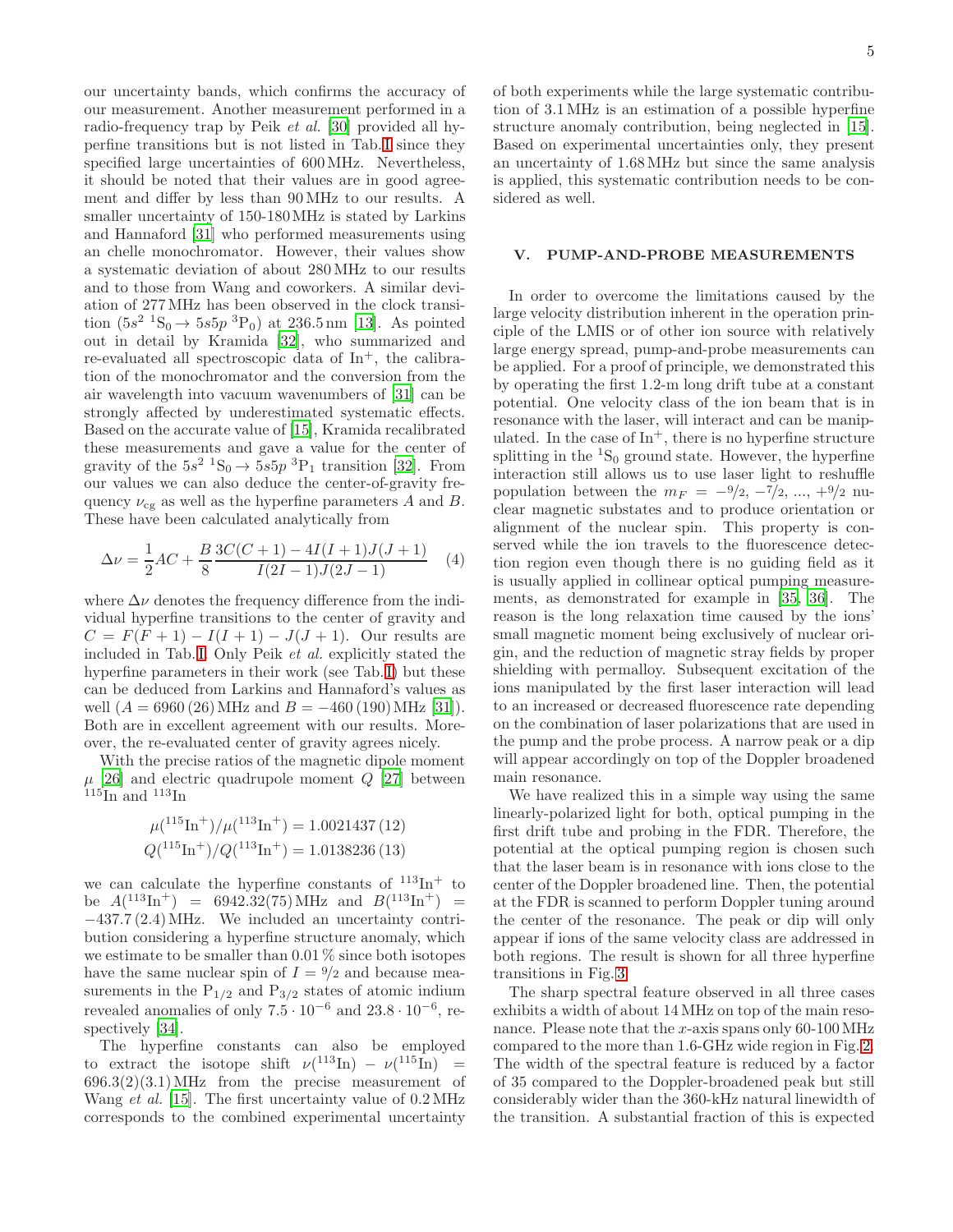

<span id="page-5-0"></span>FIG. 3. Spectral features imprinted on top of the main resonance of the different hyperfine transitions. By optically pumping one velocity class in the 1.2-m long drift tube in front of the fluorescence detection region (FDR), the population of the magnetic substates is altered, which is detected with the same laser by scanning the potential applied to the FDR. In all cases, linearly polarized laser light is used. The direction of the features (peak or dip) and the relative intensity depends on the transition strengths of the different hyperfine transitions.

to be caused by transit-time broadening and – to a lesser extent – saturation broadening. Transit-time broadening with a square-wave on/off-resonance condition which is given by the fast entrance and exit of the ions into the resonant potential inside the FDR, causes a  $\sin^2(x)/x^2$ like lineshape. This function on top of a broad Gaussian has been used for the fits depicted in Fig. [3](#page-5-0) and is able to successfully reproduce the measured profile. Nevertheless, based on the experimental conditions one would expect the resonance to be a factor of three narrower as it is observed. The reason for the additional broadening is not fully understood yet.

On the other hand, the characteristic of the feature in terms of sign (dip or peak) and relative intensity agrees well with calculations based on the transition strength between the different  $m_F$  states (Clebsch-Gordan coef-ficients) [\[25](#page-6-22)]. The partial strength of  $\Delta m_F = \pm 1$  decays in the  $F = \frac{9}{2} \rightarrow F' = \frac{11}{2}$  transition favors decay towards smaller  $|m_F|$  values, where most of the  $\pi$ transition strength is located. Therefore a peak is observed in Fig. [3a](#page-5-0). While the preferred direction of decay is the same in the  $F = \frac{9}{2} \rightarrow F' = \frac{9}{2}$  transition, the  $\pi$ -transition strength is concentrated on the transitions with large  $|m_F|$  values. Hence, the total transition strength is weakened and a dip appears in Fig. [3b](#page-5-0). Finally, in subfigure c, the dip is intuitively understandable since  $\pi$ -excitation will transport the population eventually into the  $m_F = \pm 9/2$  states, which are dark states in the  $F = \frac{9}{2} \rightarrow F' = \frac{7}{2}$  transition under these conditions. This approach was successfully applied for highvoltage metrology measurements in [\[7](#page-6-4)]. Furthermore, this linewidth reduction by a factor of 35 will allow even more precise determinations of the centroid frequencies and the systematic uncertainties due to a spatial energy separation will be avoided.

#### VI. CONCLUSION AND OUTLOOK

We demonstrated that liquid-metal ion sources are well suited to generate metallic ion beams for highprecision collinear laser spectroscopy experiments. An excellent transverse emittance was achieved by trimming the beam. Despite the large longitudinal energy spread, we were able to present measurements of the three hyperfine transitions at the MHz level. Such measurements could further be improved, as demonstrated here, with the pump-and-probe technique. The procedure is not limited to beams from LMIS but will be useful for all kind of beams from ion sources with large energy spread like, e.g., electron cyclotron resonance (ECR) sources and electron beam ion sources (EBIS). At COALA, we want to apply the latter to produce He-like ions of beryllium to carbon for laser spectroscopy in the  $1s2s$ <sup>3</sup>S<sub>1</sub>  $\rightarrow$   $1s2p$ <sup>3</sup>P<sub>J</sub> manifold. Combined with high-precision atomic structure theory [\[37\]](#page-6-34), we expect to extract accurate nuclear charge radii directly from optical spectroscopy without the need to refer to electron scattering or muonic atom spectroscopy. Since the EBIS has a similar energy spread, pump-and-probe techniques will play a crucial role to reach the targeted accuracy of better than 1 MHz. Depending on the element and nuclear spin of the isotope various techniques will be employed: saturation spectroscopy, Λ-spectroscopy or optical pumping as it was demonstrated here.

## VII. ACKNOWLEDGEMENTS

We thank P. Laufer and M. Tajmar for their support during the commissioning of the LMIS.

We acknowledge support by the Deutsche Forschungsgemeinschaft (DFG, German Research Foundation) under Grant INST No. 163/392-1 FUGG and – Projektnummer 279384907 – SFB 1245, the Helmholtz International Center for FAIR (HIC4FAIR) and the Hessian